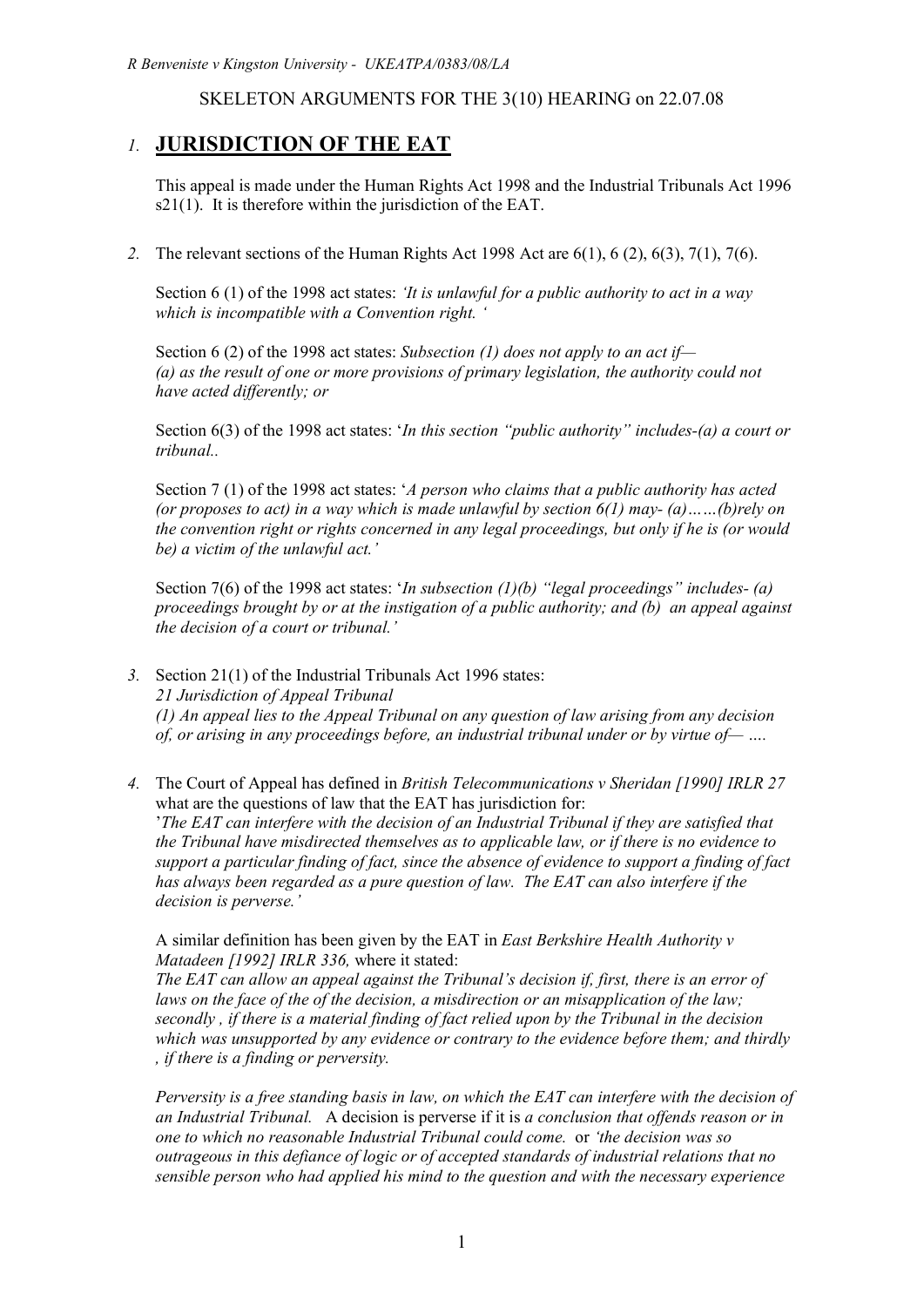*could have arrived at it.*

# 5. **GROUNDS FOR THE APPEAL <sup>1</sup>**

**GROUND 1:** There has been a <u>breach of the human rights act 1998</u>. The relevant sections of the 1998 act are 1, 6 and 7. Section 1 of the 1998 act puts into effect articles of the European Convention on Human Rights. The relevant article of the Convention states

Article 6 (1) : *'In the determination of his civil rights and obligations or of any criminal charge against him, everyone is entitled to a fair and public hearing within a reasonable time by and independent and impartial tribunal established by law. Judgment shall be pronounced publicly …..'*

6.

Having a fair hearing implies that both parties are given the opportunity to present their evidence and legal arguments and the submission of both parties are given full consideration.

Having a fair and public hearing implies that the hearing and its outcome is fair and is seen to be fair. However the written justification for any decision is not simply supposed to create the perception that the decision is fair, what is written ought to honestly reflect the facts of the case and the legal basis of the decision.

Inadequate or misleading reporting in the written judgments may conceal errors and unfairness in the decisions. It can also compromise the fairness of subsequent appeals since what is reported in a previous judgment is used as the basis for further legal deliberations.

- 7. In relation to these rights, I have found that some of the Chairmen dealing with my case have not always listened to what I said and have not read what I have written. The evidence and argument supporting my case have not been reported accurately in the subsequent judgments.
- 8. These problems started at the stage of case management and led to a chain of 4 case management hearings and 2 appeals to the EAT before the merits' hearing. The net outcome of case management was that my initial complaint was mutilated. This affected in particular the specification of the protected acts which compromised the chances of success of my complaint for victimisation (under s2 RRA, s4 SDA). Although I insisted that my 1999 and 2001 grievances ought to have been added to the 2003 ET proceedings as protected acts, they were not added. The same applied to the protests I made after the 2003 ET proceedings.

 $1$  Text describing points of law is <u>underlined</u>.

Throughout this document the numbers appearing in [ ] are the page numbers in the bundle for this hearing. These page numbers appear in the column of the index of that bundle under the heading 'Page #'. To facilitate comparisons of the references made here and those made in the ET judgment, the 'Grounds of Appeal' and the 'Appendix', the index of the bundle for this hearing includes the references appearing in those 3 documents in a column under the heading 'Old Page #'. The numbers listed in that column correspond to the page numbers of the bundle used for the merits' hearing.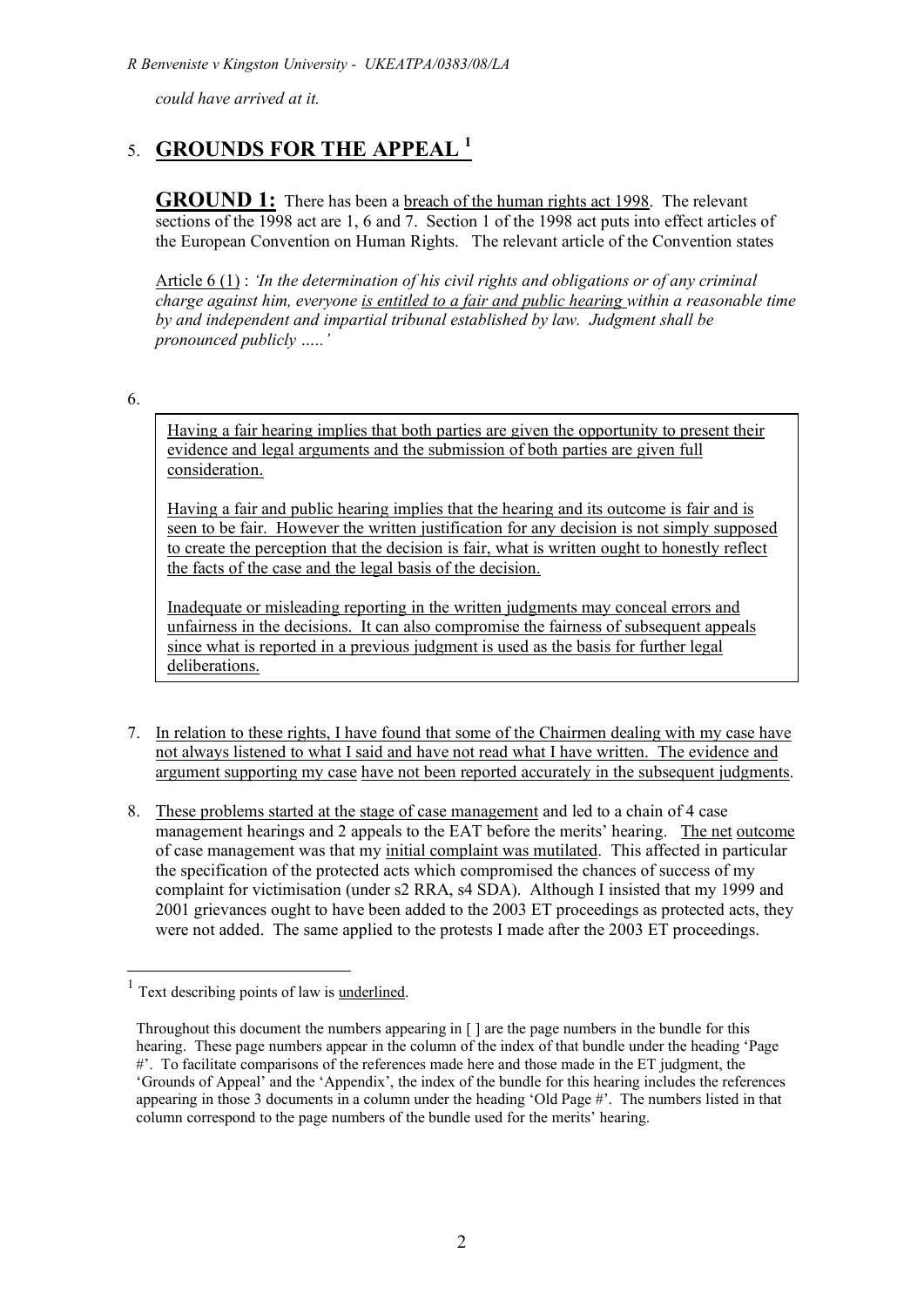The protected acts are an integral part of a complaint of victimisation. The outcome of the complaint depends, among other things, on the protected acts. Discarding protected acts specified by the Claimant, for no good reason and against the expressed objections of the Claimant and his / her protests that this will affect the chances of success of the complaint, is arbitrary and inconsistent with having a fair hearing.

More details for the above have been recorded in paragraphs 5-16 of the document 'Grounds of Appeal' [67] and the skeleton arguments of the 2007 EAT hearing [237]. The judgments of the 2005 and 2007 EAT hearings are included in the Authorities bundle.

- 9. The Human Rights Act 1998 was breached again during the merits hearing of the present case. In reaching the 11.02.08 judgment of that hearing the ET left out substantial evidence supporting my case and introduced facts that were inconsistent with the evidence. Had the evidence before the Tribunal been described reasonably accurately, any reasonable person would see that the decisions reached by the ET were unfair.
- 10. Having considered s6(2) of the Human Rights Act, I submit that there is no provision of primary legislation on account of which the above breach of that act could not have been prevented.
- 11. **MY REQUEST TO THE EAT** regarding the breach of the Human Rights Act. I ask that the EAT take whatever action can undo the unfairness done to me because of this breach. This request specifically includes the correct definition of the protected acts and correction of the decisions taken at the merits' hearing. If the latter requires a re-hearing of the case, I ask that the EAT orders a re-hearing. If it is necessary to refer the matter to the Court of Appeal or a superior court, I ask the EAT to do so. Failing that I ask for a declaration of incompatibility with the Convention Human Rights.
- 12. **GROUND 2:** The decisions of the ET rely on findings of fact. Several material findings of fact are wrong in law which makes the subsequent decisions relying on them wrong in law.

The most common error with respect to the findings of fact is that the ET made findings of fact by failing to consider or even mention evidence that was significant and relevant, or were not supported by the evidence, or were inconsistent with the evidence.

I have identified the above error on numerous instances throughout the ET judgment. However due to the expressed reluctance of the EAT to hear evidence (discussed in letters [63], [123], [127] and [129]), I have limited this appeal to only a few instances.

- 13. In addition to the above errors there are a few instances where the ET reached conclusions that are perverse, ie that no reasonable tribunal would have reached on the basis of the evidence before it.
- 14. I discuss the specifics of the errors mentioned above in the context of the individual decisions that were affected by these errors, under Grounds 4, 5, 6 below. I have supplied full particulars of the matters relied on. These can be found in the Appendix to this Notice titled 'FINDINGS OF FACT IN THE JUDGMENT OF 11.02.08' [83].
- 15. **GROUND 3:** There were irregularities in the proceedings and judgment of the merits hearing that defy the rules of Natural Justice. These are as follows:

# 16. **A. Unfair appointment of chairman for the merits' hearing**

On 12.05.07 I wrote to the Regional Chairman of the Tribunals at Croydon and explained that the way the Tribunal Chairmen, Ms Spencer and Mr Zuke, had dealt with previous case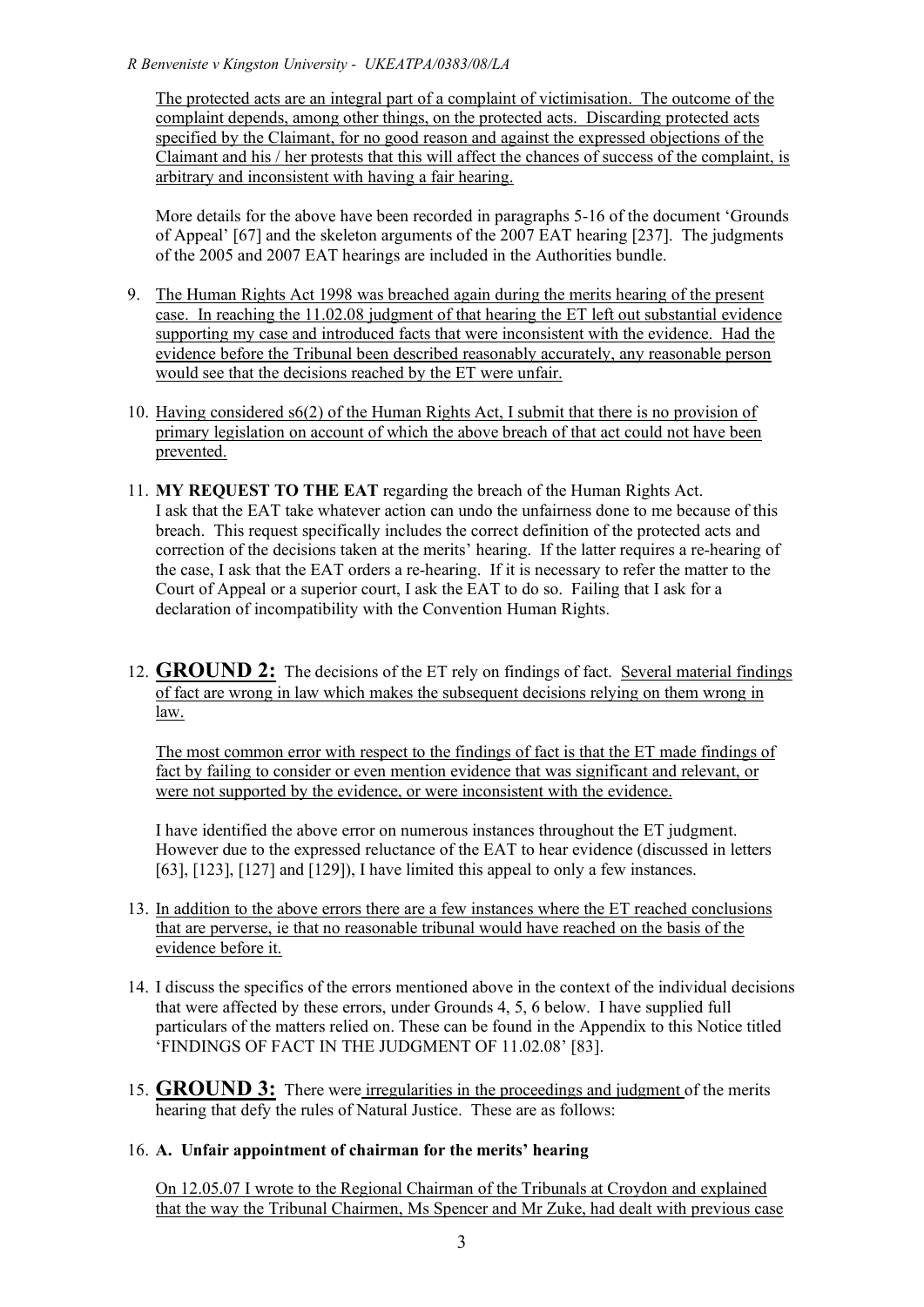management of my case was unfair and in breach of the overriding objective [245A]. I asked that these Chairmen are not appointed to chair the merits' hearing of my case and if possible to transfer my case out of Croydon.

In a letter dated 17.05.07 [245B], the Regional Chairman, Mr John Warren, refused to transfer the case out of the region. As for the allocation of the Chairman of my case hearing, he said this was up to him. There were subsequently two occasions on which there was an appointment of a chairman for the merits' hearing of my case. On both occasions the very persons I had objected to were appointed. I am told that for the hearing planned for 19.06.07 Mr Zuke was appointed as the chairman. When that hearing was postponed for 7.11.07, Ms Spencer was appointed to chair the merits' hearing.

I say that the handling of my request in this instance was irregular and unfair.

# 17. **B. The ET refused to allow my witness Ms L Fredrics to testify**

This refusal was made on the grounds that I proposed her as a witness late and she did not have direct knowledge of my case**.** (Paragraph 29 of the ET judgment [7].) I applied to have this witness accepted and submitted her brief witness statement on the first day of the merits' hearing. I could not have done that earlier because I did not know about Ms Fredrics till a few days prior to that date.

The testimony of this witness [246] was relevant as she was a former employee of the Respondents and could testify about the victimisation she was subjected to in retaliation to her grievance and complaint to the ET by the same manager of the Respondents who victimised me for similar reasons. In that respect Ms Fredrics' testimony was relevant. It was against the interests of justice to prevent her from testifying. That was especially so since I had no witness other than myself.

# 18. **C. Inequitable treatment**

The ET did not afford me equitable treatment insofar as it did not consider or even mention extensive material evidence supporting my case. This error is raised under Ground 2. What I wish to draw the attention of the EAT to, here, is the extent and multitude of instances where this error occurred, which amounts to an irregularity in the proceedings.

19. In accordance with section 11 of the Practice Direction I have supplied particulars of the above allegations. These particulars can be found in the Appendix to this Notice [83].

# 20. **GROUND 4:** Errors In Law In The Finding Of The Complaint For Unfair Dismissal

# **A - Reasons for the dismissal**

In reaching its decision the ET has asked the following questions:

- a) 'What was the reason for the dismissal?' The ET accepted the answer of the Respondents that the reason was because of my conduct, because I consistently refused to follow a reasonable management instruction.
- b) 'Was the management instruction that I change my home working reasonable?' The ET decided that it was.
- 21. I submit that the ET erred in law in answering these questions. The errors outlined below affected both answers.
- 22. **Error 1**: I submitted that the true reason for my dismissal was harassment and victimisation. The evidence in support of my claim that my dismissal was engineered is overwhelming yet it has been for the most part not been considered, which is an error in law.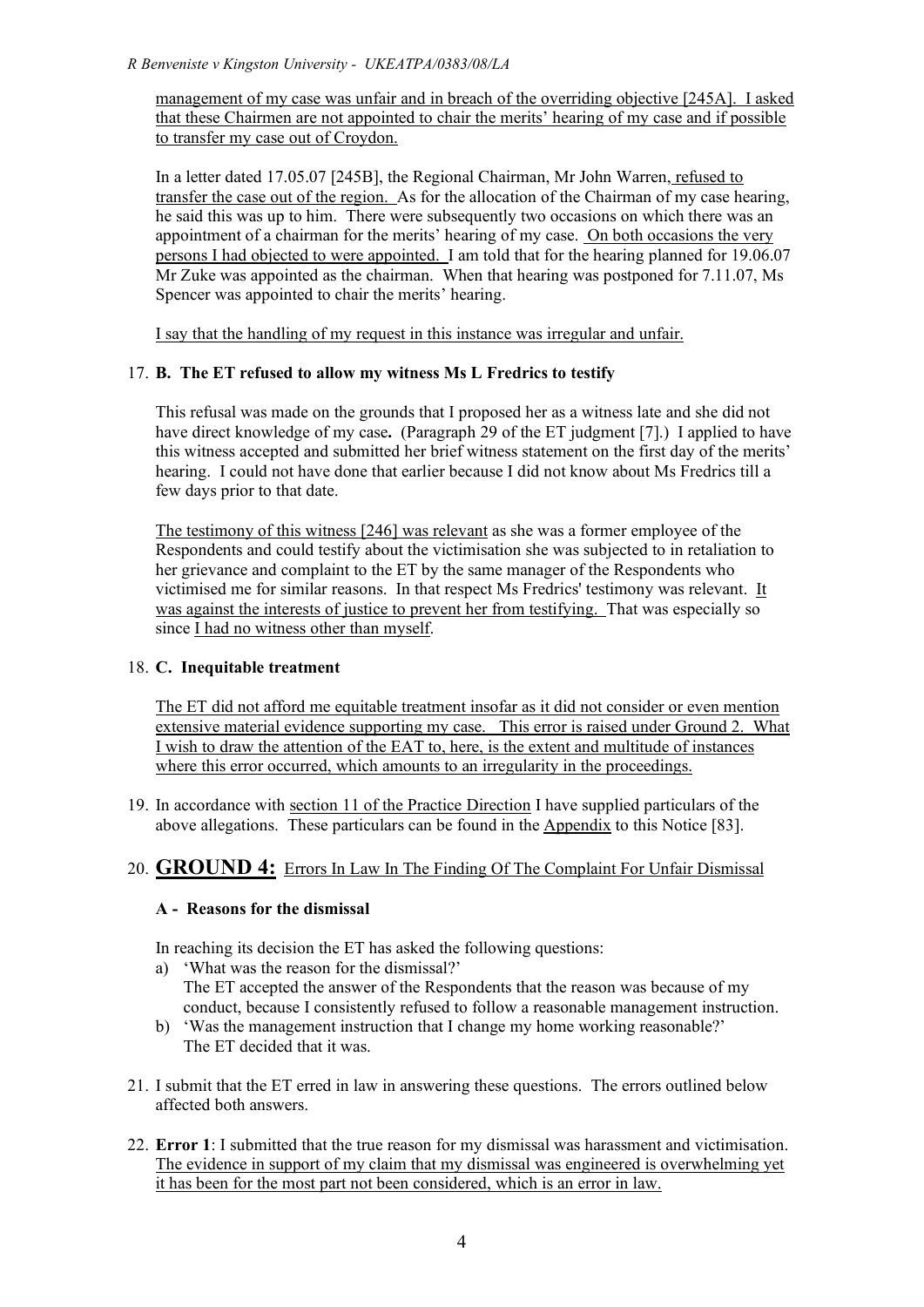The mistreatment started as soon as I submitted a formal complaint in my 1999 appraisal about the lack of resources for research and career development. The retaliation that followed my 1999 grievance, included a bogus disciplinary hearing to intimidate me into dropping my grievance and a trap for my dismissal through the offer of a sabbatical [147], [148], [162], [149], [152],[154], [156], [158].

The bogus disciplinary has not been mentioned anywhere in the judgment. As for what the ET wrote in paragraphs 34 and 37 about the offer of the sabbatical, it is not only inconsistent with the evidence and argument presented by the two parties, it also appears to arbitrarily impose the ET's own view that management dictates what research should be done. This view is inconsistent with the evidence and the widely known practice in universities with respect to academic freedom, made a legal right by the Education Reform Act of 1988 s202. Academics decide on their own research, they are not told by management what to research.

Particulars and details of the evidence that was not considered by the ET or was inconsistent with the ET findings are given in paragraphs 2-22 of the Appendix [84].

23. The harassment that started in 1999 did not stop. This led me to submit a further grievance in 2001 [164], [170], [166]. I was pressured again, both by the Personnel Director (E Lanchbery) and by the Vice Chancellor (P Scott), to withdraw my grievance and when I refused the Respondents decided to dismiss me [165], [180].

My dismissal was planned to take place after the appeal hearing with the 14.06.02 Governors ([183], [184]). The only reason why I was not dismissed at that time was because the Vice Chancellor hesitated as a result of the severe criticisms the Governors voiced privately against my management. The VC decided to postpone my dismissal, wait for 6 months and then 'take action' [184, 185]. My dismissal is the outcome of this 'action', only delayed because of the litigation I undertook against the Respondents in the mean while. None of this highly relevant evidence has been considered or mentioned in the ET judgment.

The ET present their account of these matters in paragraphs 38-43 of the ET judgment [9]. In addition to the evidence left out, some of the findings of fact are contradicted by the evidence and some of what is written implies perverse reasoning on the part of the ET. More details about these errors by the ET, can be found in paragraphs 32-52 of the Appendix [91].

- 24. The Respondents' conduct in the circumstances is consistent with the unreported ET case # 2301349/99 '*Oldfied v Kingston University', 2000* (see Authorities bundle)*,* where the same officers of the Respondents (E Lanchbery and P Scott) pressured Mrs Oldfield to withdraw her allegations of harassment and bullying against her line manager. When Mrs Oldfield refused she was given the ultimatum 'resign or get sacked'. For comparison see E Lanchbery's view in [165]. In Mrs Oldfiled's case she resigned, in my case I got sacked. Mrs Oldfied succeeded in her ET complaint for unfair constructive dismissal.
- 25. It is very significant that the campaign to retaliate, harass and dismiss me predated the institution of the home working restrictions on the pretext of which I eventually got dismissed. The failure of the ET to consider the evidence surrounding the ongoing plans to dismiss me is consistent with the failure of the ET to establish the causal link between the ongoing campaign to harass, retaliate and dismiss me and my 2004 dismissal.
- 26. **Error 2**: The nearest the ET came to establishing a causal link between my protests and grievances and the mistreatment I was subjected to appears in paragraph 97 of the ET judgment where the ET makes references to my management's perception that I was difficult to manage and my management feeling frustrated as a result. This is consistent with the comments throughout the ET judgment. (See paragraphs 37, 38, 41, 62). Paragraph 41 in specific says that management saw me as a 'thorn in their side' and that accounted for the wish and plans to dismiss me.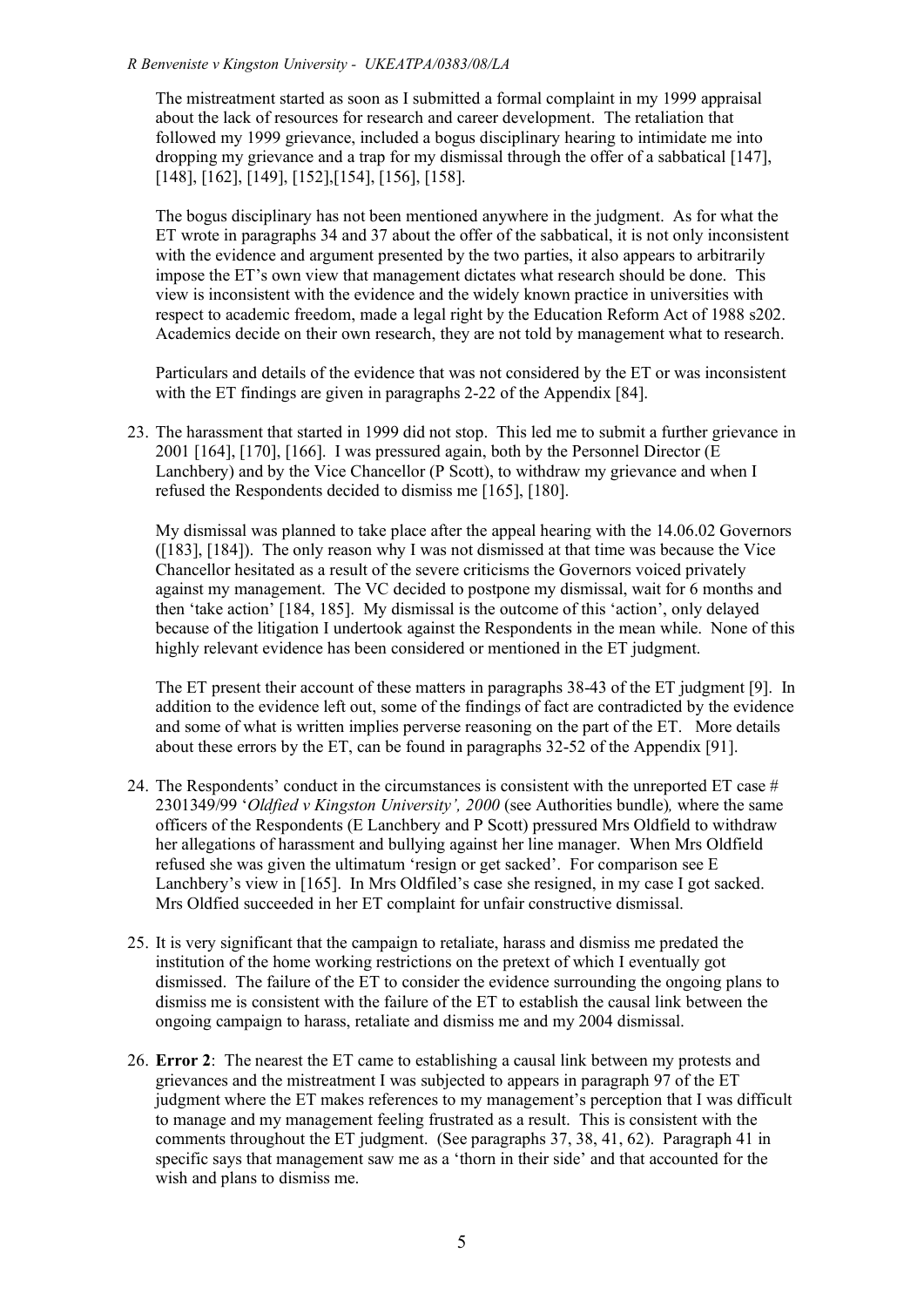27. This points to another error in law on the part of the ET that I explain below.

The substance of my ET complaint was what I stated in paragraph 196 of my written submissions :

'*My dismissal was the final outcome of a continuing and prolonged course of conduct of victimisation and harassment by the Respondents against me. This conduct involved breaches of the law, breaches of university procedures, and my contract, breaches of the ACAS code of practice, bullying, undermining me, insulting me before others, raising false accusation and initiating disciplinary action against me, over-monitoring, nit picking, unjustified criticisms. What motivated this conduct was retaliation for my grievances and for the legal action against the Respondents. The aim of this conduct was to dismiss me or drive me to resign. I have already described the history of the mistreatment I suffered. … The mistreatment I was subjected prior to my dismissal amounts to a fundamental breach of contract entitling me to resign and claim unfair constructive dismissal.* '

28. The document titled 'Harassment' [170] that I submitted with my 2001 grievance and several other communications, such as [142], [147], [190], [213], [210], [226], [228A], [229] show that I expressed my concerns and objections about the refusal of the Respondents to properly implement the appraisal procedure<sup>2</sup> and their Personal Harassment policy and Grievance procedure, the abuse of the disciplinary procedure<sup>3</sup>, the guidelines for the determination of duties<sup>4</sup>, refusal to allow me annual leave I was contractually entitled  $\frac{5}{2}$ , false and unfounded accusations and criticisms, nitpicking, over-monitoring, disrespectful treatment, conspiring to dismiss me, victimisation and overall treatment that undermined their obligation to maintain trust and confidence.

In other words, these communications relate to failures by the Respondents to do what they were legally bound to do, that was to carry out their obligations under my employment contract and the law.

These communications led to mistreatment and my dismissal. To give an example, the Respondents were asked to give further and better particulars of Paragraph 47 of the Amended Response that specifies the alternative reason for my dismissal. In paragraph 8 of these particulars the Respondents explicitly specified my letters to the Vice Chancellor [228A] and the Chairman of the Governors, J Cope [210, 226], as grounds for my dismissal. The relevant part of the '*Respondents' Further and Better Particulars ..*' reads : '*(The Claimant) sought to act outside the terms of the Respondents disciplinary procedure, inter alia, by seeking to correspond with the Vice Chancellor in inappropriate terms at inappropriate times during the process (during February 2004 to August 2004). In addition, in or around April 2004 …., the Claimant sought to involve the Chairman of the Board of Governors, including in a letter dated 7 April 2004 written in aggressive terms,'*

- 29. According to s 47B of the ERA 1996, mistreating me because of these communications is against the law, and dismissing me makes the dismissal unfair (under s 103A, ERA 1996). The ET have thus misdirected themselves in the applicable law.
- 30. **Error 3 :** I describe below the errors in the findings of fact that make the finding (in paragraph 94 of the judgment) that the instruction that I comply with the home working restrictions [195] was **a '***reasonable instruction'* wrong in law.
- 31. In paragraph 50 of the judgment, the ET state that they rejected my claim that the instruction that I comply with the home working restrictions was in breach of my contract or in any case

<sup>&</sup>lt;sup>2</sup> an express term of my contract (paragraph 4 of the Statement of Particulars [134]).<br><sup>3</sup> an express term of my contract (paragraph 12 of the Statement of Particulars [136]).<br><sup>4</sup> an express term of my contract (paragrap

is an express term of my contract (paragraph 8 of the Statement of Particulars [133]).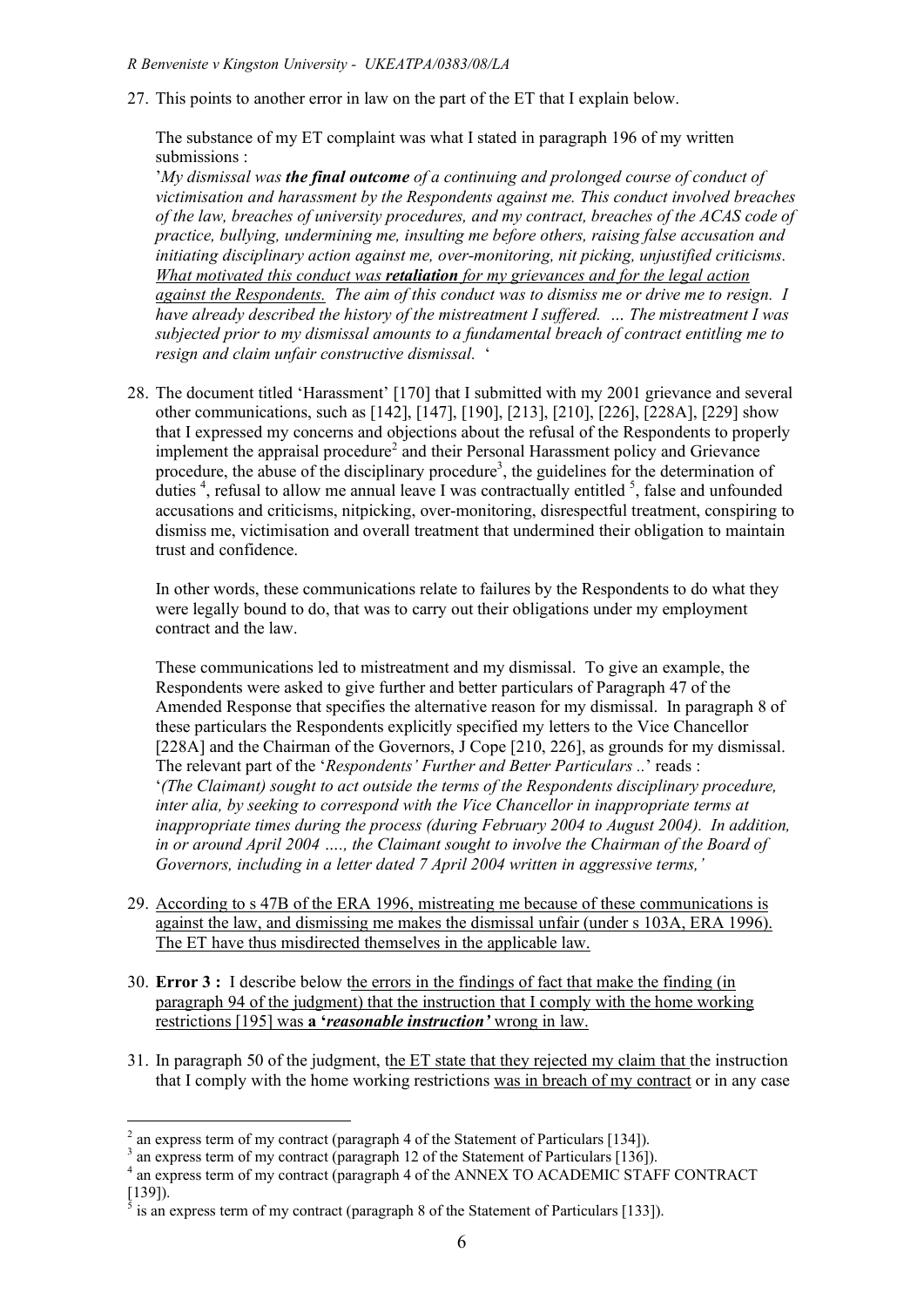a unilateral variation of the terms of employment without proper justification and consideration of the evidence. Particulars of this error appear in the Appendix to this Notice, under the heading: '**Unilateral Variation of the terms of employment / contract**' (59-68) I provide details of these errors [98].

The question of the reasonableness of the instruction to change my home working is closely linked to other findings of fact, one of which deals with **the reason why the home working restrictions were introduced**.

32. In an attempt to justify the reasonableness of their instruction and the subsequent fairness of the dismissal, the Respondents explained the reason for introducing the home working restrictions. (See paragraphs 35, 37 of the Respondents' written submissions [251].) They relied on the cases *Hollister v National Farmers Union [1979] ICR 542* and *Bowater Containers v McCormack [1980] IRLR 50.* Both cases involved consideration of the fairness of a dismissal based on refusal to accept an alteration in terms and conditions. The Respondents claimed they '*had sound business reasons for introducing the policy'*. The Respondents outlined these business reasons in paragraph 13 of the amended response [252] and based their defence on these reasons.

I contested this defence and claimed that the home working restrictions were introduced for me as a means of harassment. I supported these claims with extensive evidence and argument. (See the relevant written submissions [253].)

33. The ET was apparently unable to accept the Respondents' reasons. The ET claimed instead that the introduction of the home working restrictions was prompted by problems with my attendance pattern (paragraph 96 of the judgement). This finding is inconsistent with the evidence and thus wrong in law. Particulars can be seen in paragraphs 55-58 of the Appendix to this Notice '**My home working had caused no problems and was consistent with the rules and practice'** [96].

Consequently the Respondents have no defence for having unilaterally changed the terms and conditions of my employment.

34. The ET has also relied on the finding of fact that the home working restrictions were even handed and applied to all staff, save where there were circumstances that justified an exception. The ET also stated that 'other staff were content to comply' with the home working restrictions (paragraph 96 of the ET judgment).

These findings of fact are wrong in law as they are inconsistent with the evidence that shows that the home working restrictions were not enforced on any one else but me. Full particulars can be found in paragraphs 69-73 of the Appendix to this Notice, under the heading: '**Discriminatory enforcement of the home working restrictions exclusively on me'** [100].

# 35. **B - Potentially unfair constructive dismissal**

The ET has relied on a finding of fact that is described in paragraph 97 of the judgment where they say that '*the Claimant could have remained in employment had she chosen to comply.'* This finding is wrong in law because it is inconsistent with the evidence.

Even if somehow I did not get dismissed on  $13.08.04$ , it is very likely that I would have resigned and claimed constructive dismissal, as I was reaching the point where I could no longer tolerate the mistreatment I was subjected to. This is evident by what I wrote to the secretary of the University when on 20.9.04 I withdrew my appeal against my dismissal by explaining that '*my working life has become intolerable and my repeated attempts to have this problem addressed have been in vain.'* [233A]. There is also evidence that as a result of this mistreatment I was subjected to, I suffered from depression. Had I resigned, I would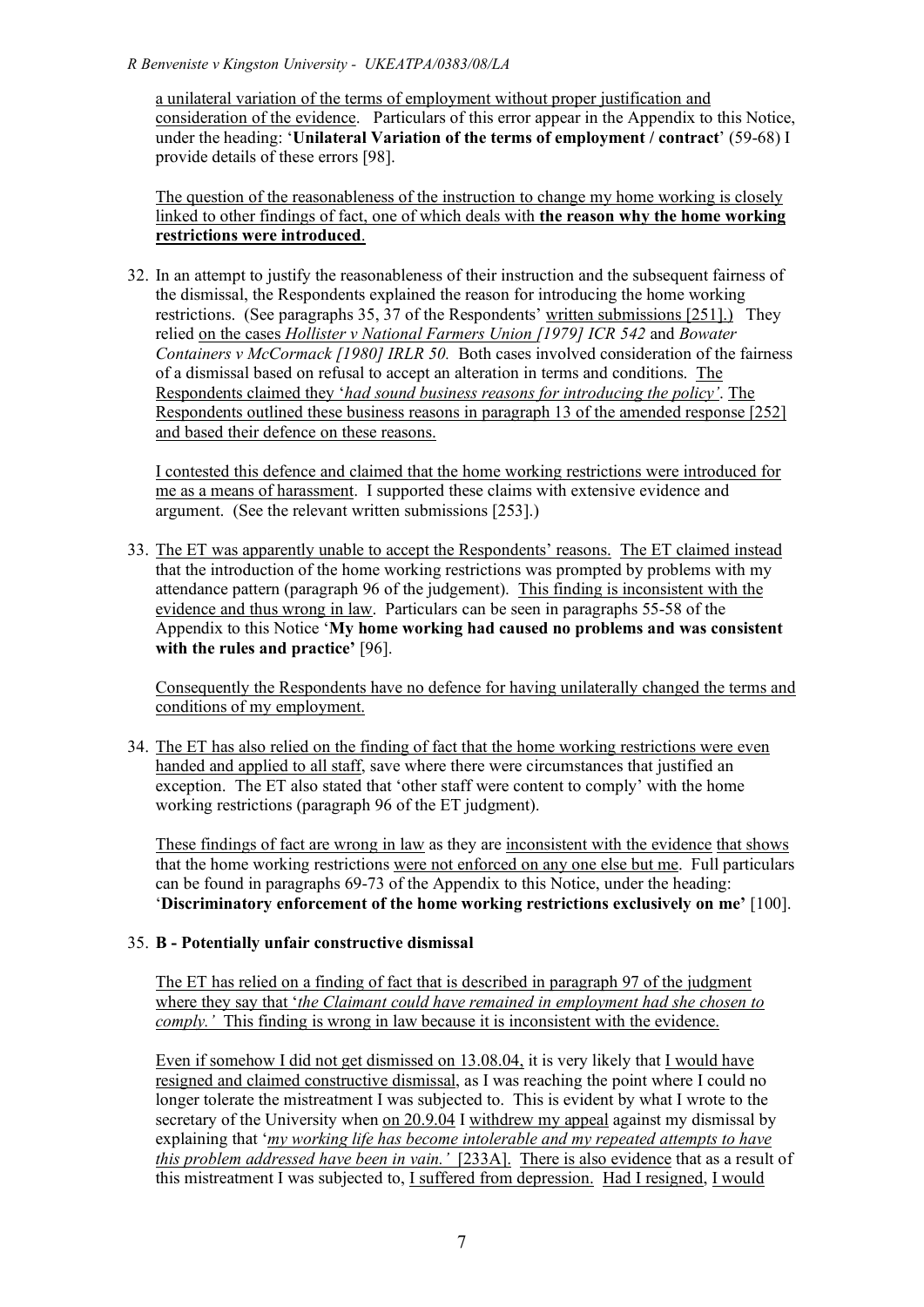have a strong claim for unfair constructive dismissal.

# 36. **C - Lack of procedural fairness**

The ET failed to address my claim that my dismissal was procedurally unfair, that I discussed in paragraphs 201-213 of my written submissions. In the process of engineering my dismissal, the Respondents committed numerous breaches of contract, breaches of their own procedures and of the ACAS code of practice. Such conduct cannot be said to be procedurally fair. I attached with my submissions lists of the relevant breaches.

- 37. To give a specific example: The disciplinary hearings leading to my dismissal were conducted by the very people who had conspired to dismiss me, R Davis, E Lanchbery, J Morris and P Scott. The decision to dismiss was not therefore taken impartially, which is a clear breach of procedural fairness.
- 38. Another example: The Chairman of the Governors to whom I submitted a grievance that my line managers, Personnel Director and the Vice Chancellor were conspiring to dismiss me, refused to intervene and address my grievance.

This refusal was in breach of rule of the ACAS code of Practice that says :

*' In the course of a disciplinary process, an employee might raise grievance that is related to the case. If this happens, the employer should consider suspending the disciplinary procedure for short period while the grievance is dealt with. Depending on the nature of the grievance, the employer may need to consider bringing in another manager to deal with the disciplinary process. In small organisations this may not be possible, and the existing manager should deal with the case as impartially as possible.'*

Further particulars are given in paragraphs 109-113 of the Appendix to this Notice under the heading: '**My 2004 grievance to the Chairman of the Governors'** [110]**.**

39. A third example: I requested that the Vice Chancellor clarifies the question:

"*… whether according to the university's rules and practice the pattern/place of work such as mine, constitutes grounds for dismissal. As I already explained in my letter of 10/7/04, I believe that an employer is legally bound to clearly communicate what constitutes grounds for dismissal. Such information ought to be widely communicated and be equitably applied to all members of staff.*

*I ask that a clear response be given to my request for the clarification described above. My decision will depend on this response. The same applies to my action against the university in order to assert my rights. I expect to receive a clear response to my request for clarification soon after I return from my annual leave on 10 August 2004. If the university states that my refusal to change my established pattern/place of work will constitute grounds for dismissal, then I request that the university also provides an explanation, in writing, as to why this treatment is not afforded to the rest of the University. After all a pattern/place of work such as mine has always been and still is common practice throughout the University."* See [229],[231].

The VC refused to answer this question. He instead proceeded to decide my dismissal by holding a hearing on his own. This conduct is procedurally unfair. More details can be seen in the paragraphs 117-123 of the Appendix to this Notice under the heading: '**Refusal of the Respondents to clarify grounds for dismissal'** [112]**.**

40. **MY REQUEST TO THE EAT** with respect to the Unfair Dismissal claim.

- a) I ask the EAT to accept my appeal and reject the finding of the ET with respect to this complaint.
- b) If the EAT are inclined to replace the finding of the ET with a finding of their own that my dismissal was unfair with no contributory fault on my part, I ask that it does so and orders that appropriate remedy be determined in a remedies hearing.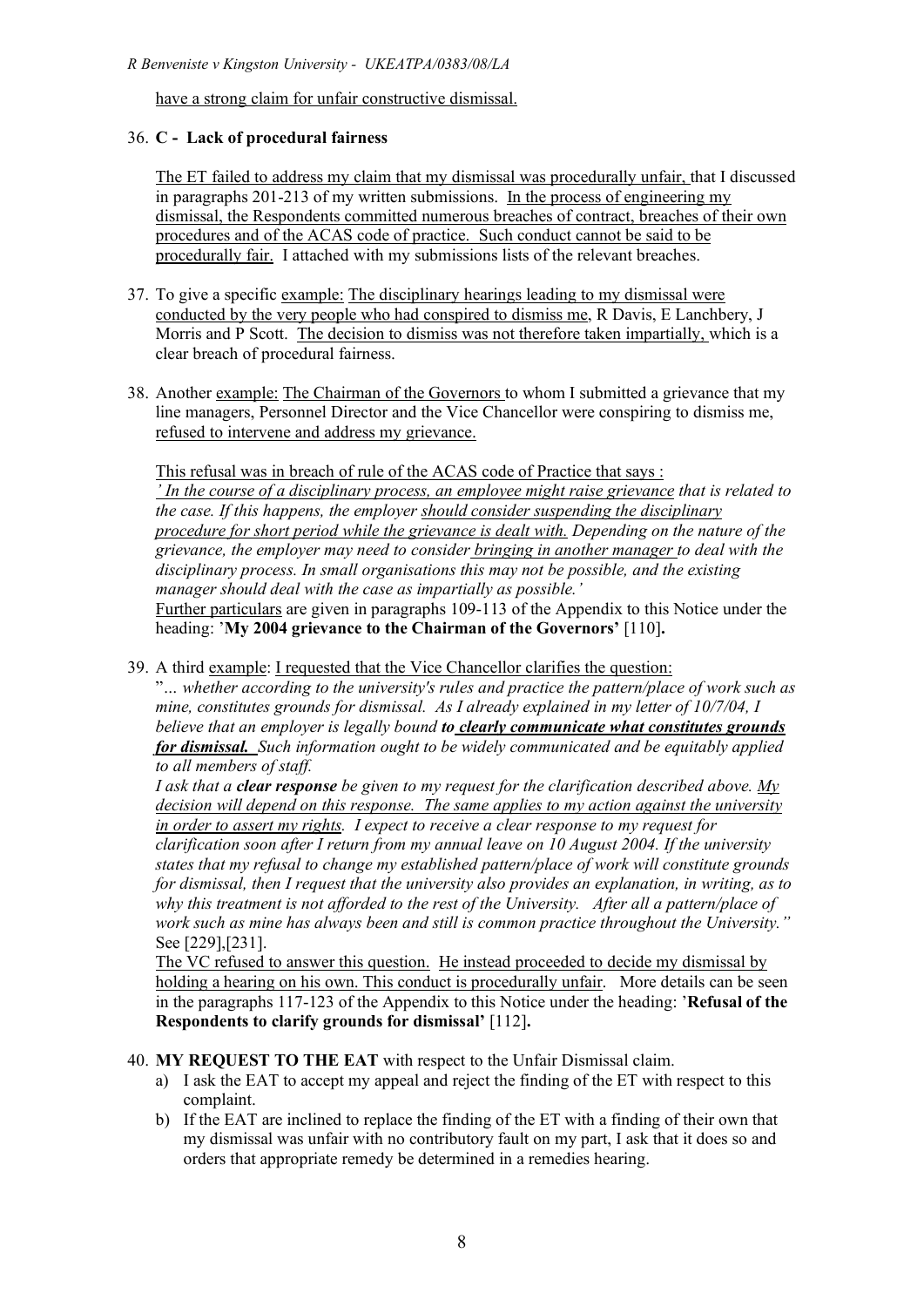c) Otherwise, I ask that the EAT orders a rehearing of this complaint by a differently constituted Tribunal at a Tribunals' site other than Croydon.

# 41. **GROUND 5 :** Errors in law in the finding for the complaint of **victimisation.**

# **A - Paragraph 101 of the ET judgment.**

What is written in paragraph 101 invites criticism as to its relevance and correctness.

## 42. **Allegations that my home working had caused problems.**

To start with the ET reiterates in paragraph 101 their earlier finding of fact that my attendance pattern had been an issue. What the ET has written on this matter, in paragraph 46, implies that I was at fault by working as I did. As I have already explained this finding of fact is wrong in law because it is not supported by the evidence and in fact it is inconsistent with the evidence. Particulars in support of this claim appear in paragraphs 55-58 of the Appendix under the heading '**My home working had caused no problems and was consistent with the rules and practice'** [96].

### 43. **The timing of the introduction of the home working restrictions**

In my 2003 ET complaint I complained about the mistreatment I suffered since 1999 in retaliation for my protests and grievances. In my submissions for the present ET complaint I discussed this mistreatment under the heading '*A HISTORY OF HARASSMENT and RETALIATION'*. I concluded that '*it is very hard to believe that the same people who retaliated against me for protesting or putting grievances to the University throughout the period 1999-2003 would not retaliate against me for having taken legal action in 2003 and possibly planning to take further legal action in the future.'*

- 44. The ET say, in paragraph 101, that
	- a) '*..most of the Claimant's instances of alleged victimisation arise out of the efforts made by management to enforce policy that she work at the university four days a week.' <sup>6</sup>*
	- b) The policy in relation to home working had been enforced in November 2002
- 45. It is not clear whether the ET suggest that because the home working restrictions were introduced before the 2003 proceedings, that was a significant factor why they rejected the argument that victimisation took place after the 2003 proceedings. If these comments by the ET were to be taken as a valid argument against my complaint of victimisation, then I have several objections.
- 46. Firstly, independently of the fact that the home working restrictions were instituted on 25.10.02, it is the enforcement in 2004 and the subsequent dismissal in 2004 that are (among other things) the detriment I complain about in the present complaint of victimisation. This detriment post dates the 2003 proceedings.
- 47. Secondly, the enforcement of the home working restrictions is not the only detriment I suffered. Some of the detriment I suffered, such as my dismissal, relate to the enforcement of the home working restrictions, however that does not preclude a finding that the decision to dismiss me was influenced significantly by the protected act. For example, I claimed that the actual dismissal would have been prevented if it was not for the refusal of the Governors to intervene and address my grievance in 2004. That refusal was largely due to the protected act. (See the Appendix under heading '**My 2004 grievance to the Chairman of the**

<sup>&</sup>lt;sup>6</sup> That is not true. There are several other acts of victimisation instances of victimisation that are unrelated to the above efforts. However the efforts to enforce the home working restrictions are significant because they amount to a detriment on their own right, but also because they relate to my dismissal which is a very significant detriment.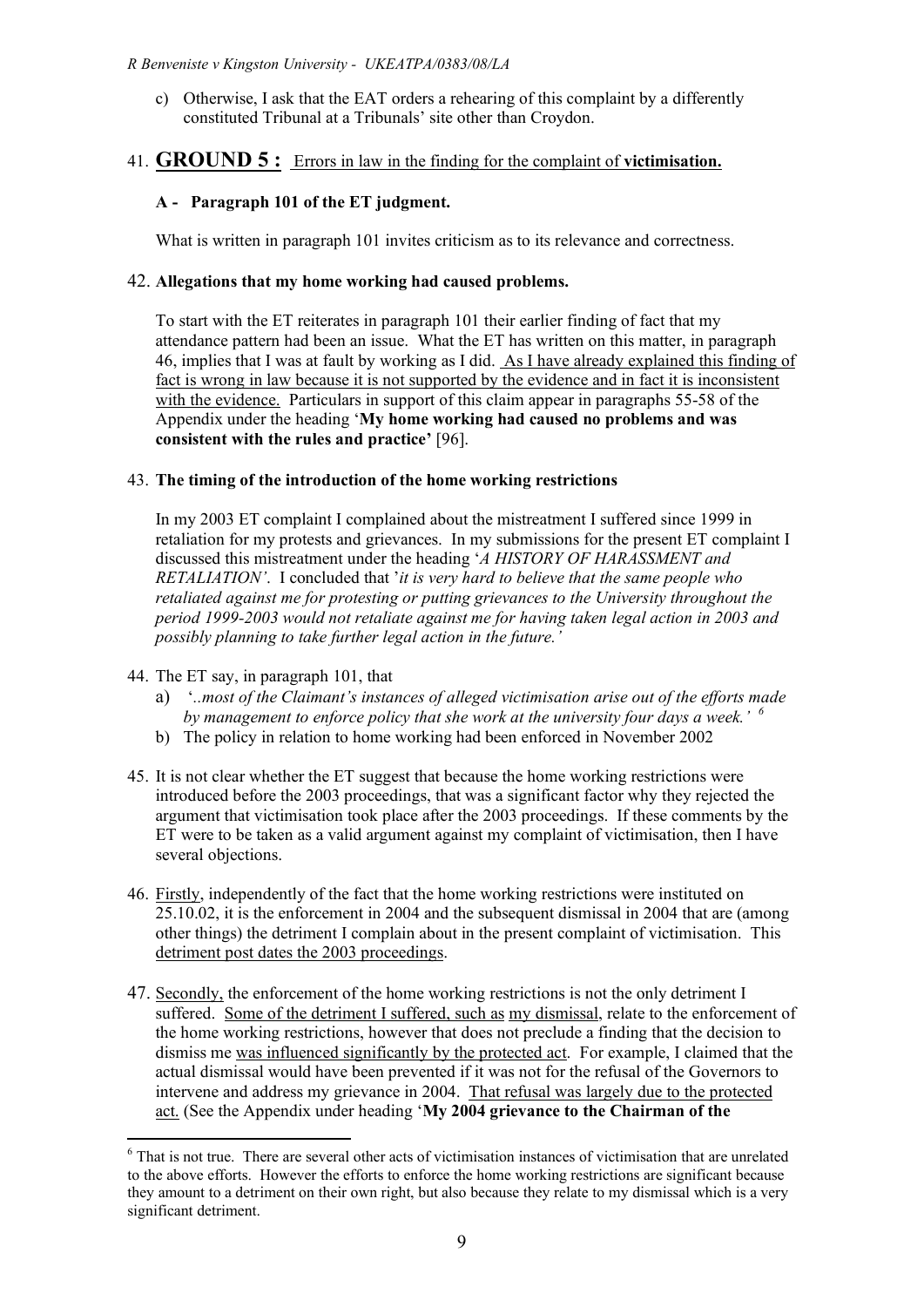## **Governors** (paragraphs 109-113 [110]))

#### 48. My third objection points to a potentially serious error in law which could set a precedent that goes against the spirit of the law on Victimisation (s4 SDA, s2 RRA). I will elaborate.

The introduction and the enforcement of the home working restrictions took place in late 2002 and was part of the victimisation I complained about in my earlier, 2003, ET complaint. This victimisation continued after the completion of the 2003 proceedings.

In some circumstances it is reasonable to consider a complaint to the ET as an extended process normally starting with complaints to the employers first and then with a formal complaint to the ET. In fact current legislation requires that a complainant does not submit a formal complaint to the Tribunal unless he / she has complained to the employer first.

49. Suppose an employee submits a complaint to his employer before the matter is formally put to the ET and the employer retaliates against the employee by mistreating him. Suppose that the employer continues the same mistreatment of the employee after the completion of the Tribunal proceedings. The fact that the mistreatment started early, before the formal complaint to the ET, cannot justify its continuation after the completion. It cannot surely be used as a defence against a complaint for the victimisation that follows the completion of the ET proceedings. That is precisely what the Respondents have done in my case and the ET has accepted their defence.

#### 50.

If such a defence were acceptable, that would imply that the SDA and RRA offer protection for acts of victimisation only if the victimisation starts after the formal complaint but do not offer protection if the victimisation starts as soon as the grievance was made to the employer. That is wrong in law as it goes against the spirit of the law on Victimisation and

#### 51. **Introduction of unacceptable comparators.**

the related EEC directives.

In paragraph 101 the ET specify the question they asked themselves as follows: '*The question is, how would the Respondent have treated another member of the academic staff who refused over a period of time to comply with the working away policy, but who had not brought proceedings against the university alleging unlawful discrimination. '*

There are several errors in law with the construction of this question.

52. To start with, the wording implies that the ET' specification of the comparator was '*another member of the academic staff who refused over a period of time to comply with the working away policy, but who had not brought proceedings against the university alleging unlawful discrimination.*'

This hypothetical comparator is different to the ones I specified. The Tribunal have given no justification for substituting my comparators with another comparator, while at the same time refusing to make comparisons with my comparators. In addition, the specification of the hypothetical comparator implied by paragraph 101 is unacceptable because it is wrong in law, as I explain below.

53. The part of the specification that says '*who had not brought proceedings against the university alleging unlawful discrimination*' is acceptable. However the rest is not acceptable because, incorporating the refusal to comply with the working away policy, in the specification of the comparator makes the specification more complex and, in any way, it is a matter to be taken into account at the next stage when the Tribunal has to consider why the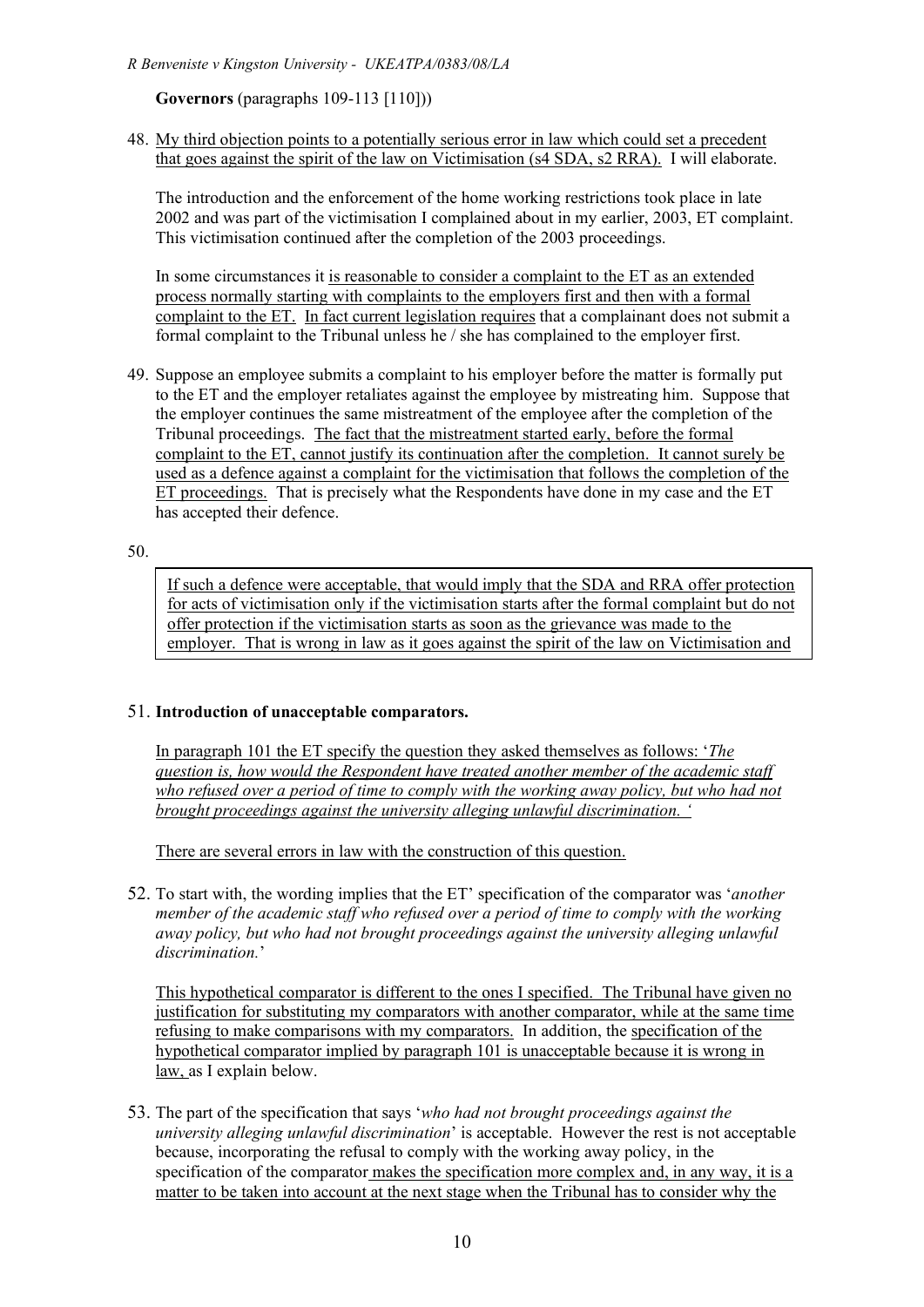employer afforded the employee less favourable treatment.

This matter has been examined by the House of Lords. There is a finding on this precise matter in the case *Chief Constable of West Yorkshire Police v Khan [2001] IRLR 830.* HH Lord Nicholls of Birkenhead describes in paragraphs 25 and 26 the above question and concludes in paragraph 27 that '*The statute is to be regarded as calling for a simple comparison between the treatment afforded to the complainant who has done a protected act and the treatment which was or would be afforded to other employees who have not done the protected act.'*

54. It was particularly important for the Tribunal to follow the above guidance in the present case because I alleged that asking me to comply with the home working restrictions, against my will, was part of the unfavourable treatment I complained of in the context of victimisation.

If we were to explicitly specify the unfavourable treatment in the question described in paragraph 101, then the question the ET asked would become: *did the Respondent ask to comply with the working away policy, another member of the academic staff who refused over a period of time to comply with the working away policy, but who had not brought proceedings against the university alleging unlawful discrimination.'*

The obvious answer to that is YES, since no member of staff would refuse to comply with the home working restrictions if he was not asked to comply with these restrictions. This question cannot be used to establish whether victimisation took place because by its construction the question will always evoke an affirmative answer (implying no victimisation took place), even if the true reason for the unfavourable treatment was the protected act*.*

In conclusion the question in paragraph 101 that the ET addressed is wrong in law.

### 55. **B - Failure to explain the reasons for the less favourable treatment between my comparators and me.**

In my written submissions I specified several instances of unfavourable treatment. For the purposes of this appeal I will focus on the unfavourable treatment that involved the enforcement of the home working restrictions and my dismissal.

With respect to this treatment the ET had to make findings as to whether I was treated less favourably than my comparators and if so, what were the reasons. The correct approach would have been for the ET to examine what explanation, if any, the Respondents gave for treating me less favourably than the comparators. In the absence of any explanation or if the explanation was not credible or satisfactory the ET should have inferred that victimisation took place.

56. In paragraph 263 of my written submissions I specified 6 comparators. I wrote

' *I would like to use as comparators the two colleagues in the School of Mathematics (Dr M Joy and Dr D Tsaptsinos) who were working from home as I did. Ms Caroline Potter from the Music Department at Kingston University who worked at home 2-3 days a week. I would also like to use a 4th hypothetical comparator from the Faculty of Science but not from the School of Mathematics. A 5th hypothetical comparator was from the Faculty of Technology at Kingston University. A 6th hypothetical comparator was from the Business School at Kingston University. I assume that the hypothetical comparators worked from home as I did. All these comparators did not do any of the acts described in RRA 1976 s.2(1)(a,b,c,d) or in SDA 1975 s.4(1)(a,b,c,d).*'

57. The conclusions of the ET based on the comparisons in the treatment afforded to my comparators and me and to the reasons for any differences in treatment are presented in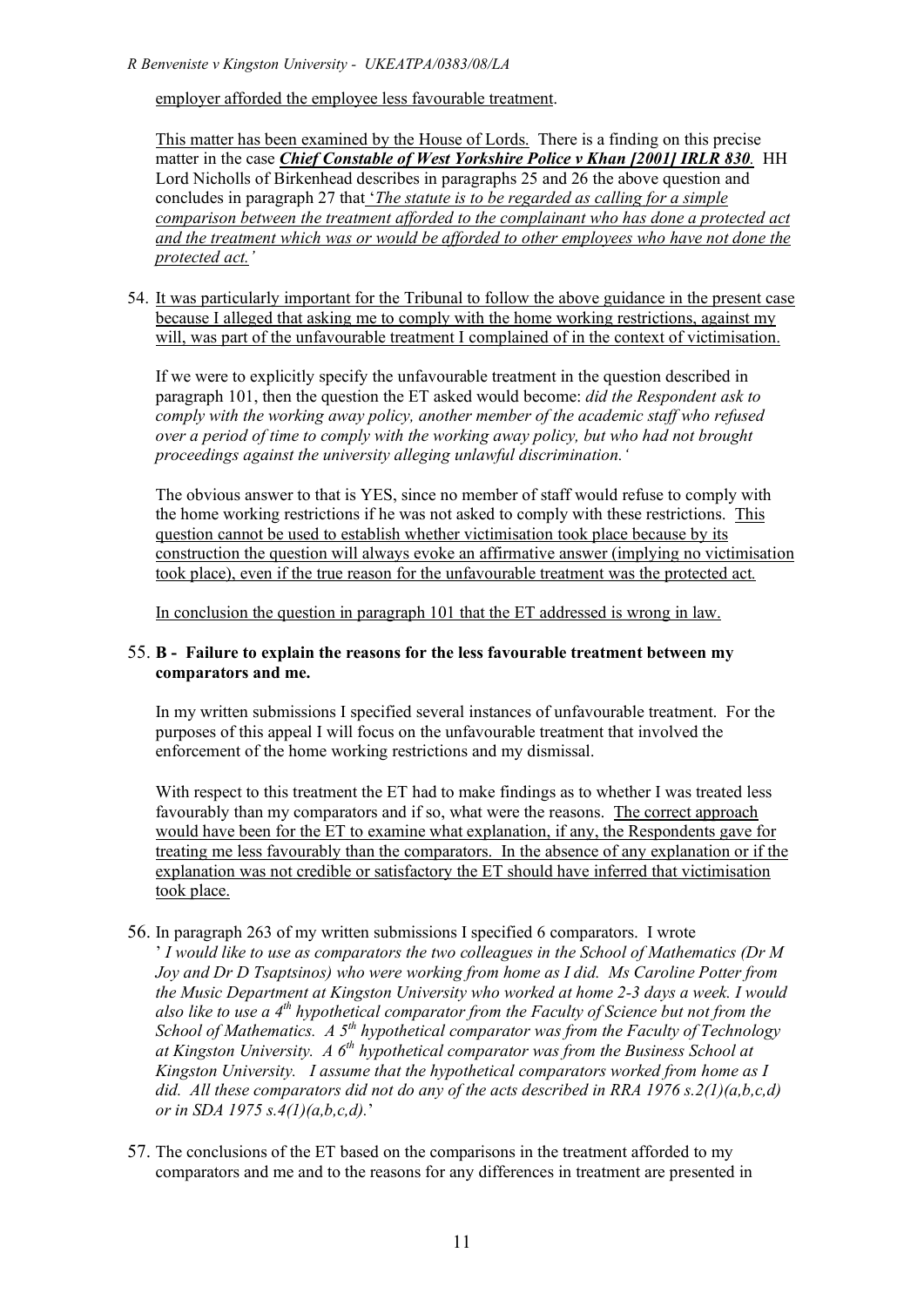paragraph 102 of the ET judgment.

## 58. **Comparisons with Dr Joy and Dr Tsaptsinos**

The home working restrictions were enforced in the School of Mathematics but were waived for all members of that School who worked at home, other than me. These members were Dr Joy and Dr Tsaptsinos. I named them as comparators.

- 59. I submitted that the fact that these two comparators were not asked to adhere to the home working restrictions, while I was, was evidence that victimisation took place as there was no good reason for the different treatment. These comparators worked at home as I did but did not get dismissed as I did. In the circumstances the correct question that the ET ought to have asked is: Were the reasons given by the Respondents for the different treatment, genuine, relevant and justified? The ET have erred in law because they have not addressed this question. I will elaborate.
- 60. The ET rejected my submission and accepted the explanation given by the Respondents, as to why these two comparators and I were treated differently. The justification of the ET involves findings of fact that simply acknowledge that the circumstances of the 2 comparators were different to mine (but not necessarily different in a way that could justify the difference in treatment).
- 61. To be specific, I argued that the criteria used to waive the home working restrictions for my colleagues but not for me was 'designed' so as to differentiate them from me. The criteria simply consisted of what my 2 colleagues did, but I did not do. The purpose was to make my home working a breach of the rules without inconveniencing or irritating other members of the School of Mathematics, which was the only school where these restrictions were enforced.
- 62. The ET stated in paragraph 102 of the judgment that the home working restrictions were waived for Dr Joy and Dr Tsaptsinos because they '..*had given genuine reasons for the need to work from home..'* However this is irrelevant in explaining the difference in treatment, as I had also given genuine reasons for the need to work at home that were similar to those of my colleagues. A claim to the contrary is contradicted by the evidence. The ET accepted (paragraph 52 of the judgment) that the reasons all three of us gave for the need to work from home were the travel time and avoiding interruptions while working at the university (The reasons given by all 3 are shown on [197],[198],[199, 201, 205].)
- 63. In the findings of fact the ET has highlighted some differences between what my colleagues and I did as well as some similarities. However there is no finding in the ET judgment that the differences between my colleagues and me amounted to a justified reason why I was treated less favourably by being prevented to work at home. And in any event there is no explanation as to why such a finding is at all reasonable, even if one were to assume that such a finding is somehow implied in the judgment.

For example, Dr Tsaptsinos and Dr Joy had research students, I did not. Why was that given as a reason why they were permitted to work at home while I was not? Any reasonable person would have thought that having research students requires being at the university not at home.

64. In addition to the above error, the ET failed to consider the material evidence that proves that the explanation given by the Respondents for treating me less favourably was not genuine and the Respondents could not have believed it.

More specifically, as I discussed in paragraph 175 of my written submissions, Professor Morris admitted during cross examination that if he used for Dr Lucas the same criteria he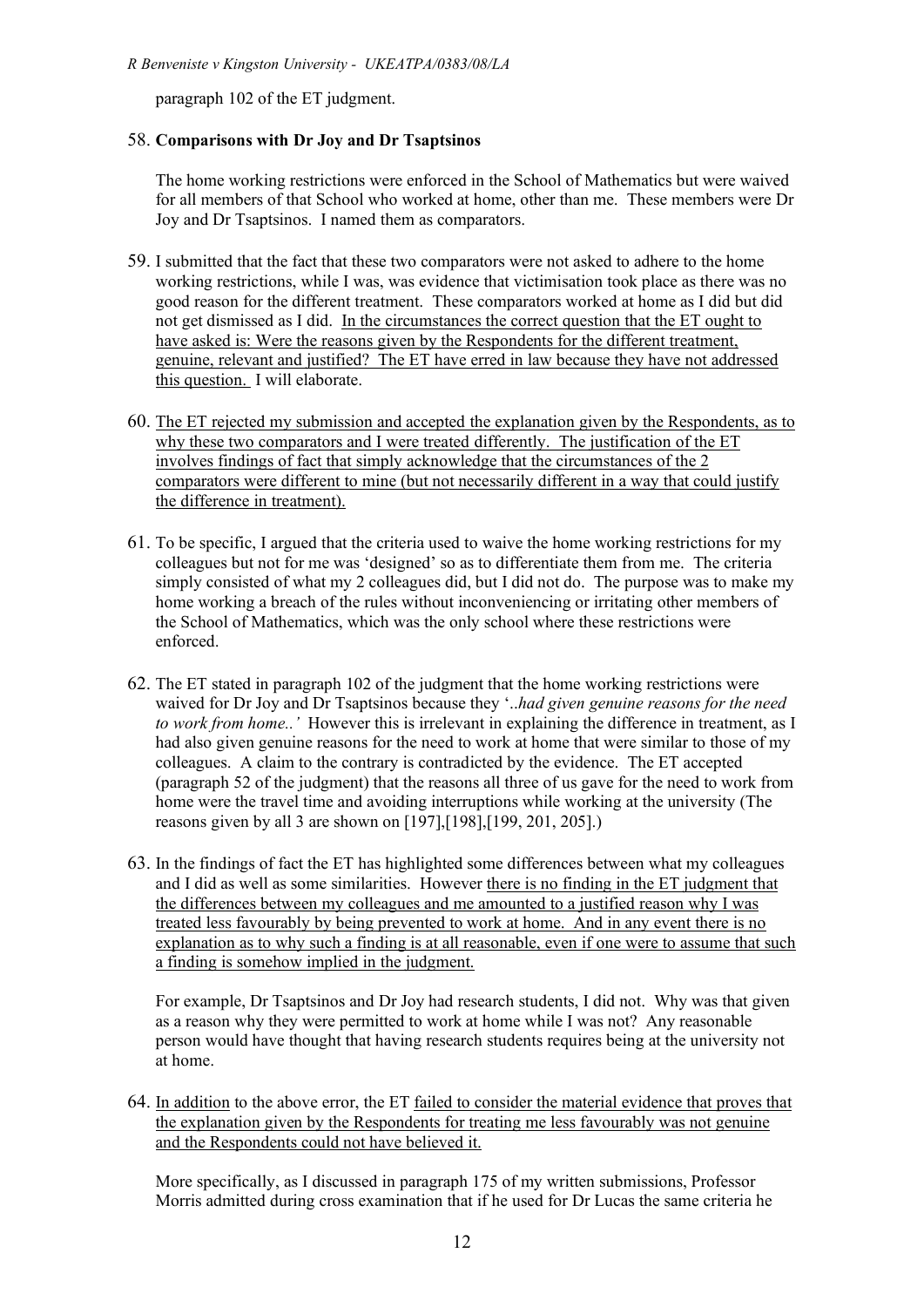used to waive the home working restrictions for Dr Tsaptsinos and Dr Joy, he would have waived the restrictions for Dr Lucas as well. However, according to R Davis' witness statement, Dr Lucas was the very person whose home working caused the problems that allegedly prompted R Davis to introduce the home working restrictions.

This evidence corroborates my claim that the criteria used to waive the home working restrictions were simply 'designed' as a means of discriminatory enforcement of the home working restrictions on me and they were not consistent with the problem that the home working allegedly aimed to solve.

- 65. In addition to the above errors I submit that no reasonable tribunal would have accepted the Respondents' explanation on the face of the evidence before it.
- 66. Particulars of the evidence associated with the errors in the findings of fact about the comparisons with Dr Joy and Dr Tsaptsinos can be found in paragraphs 69-73 of the Appendix to this Notice, under the heading: *'Discriminatory enforcement of the home working restrictions exclusively on me)'* [100]*,* and paragraphs 74-76 under the heading *'Perjury and falsification of document by the Respondents'* [101]*.*

# 67. **Comparisons with Ms Potter.**

The ET refused to make comparisons with Ms Potter for no good reason. The ET claimed that it *'heard no evidence about her.'* This is untrue. During the hearing, in November 2007, I specified Ms Potter from the Music Department as a comparator and said that she worked two to three days a week at home and she was not dismissed. I confirmed that Ms Potter was indeed a comparator in the last day of the hearing on 07.01.08

I clearly specified Ms Potter as a comparator in my written submissions. The Respondents had the opportunity to respond to these submissions in writing and orally. They offered no explanation as to why I was dismissed while Ms Potter was not dismissed. Given the absence of explanation for the difference in treatment, the ET were obligated by law to infer that victimisation took place. The ET misapplied the law by not doing so.

# 68. **Comparisons with the 3 hypothetical comparators**

The ET compressed the 3 hypothetical comparators into 1 and made a statement that was apparently intended to show that there was an acceptable explanation for the difference in treatment. This statement appears in paragraph 102 of the judgment and says, '*we conclude that the same steps would have been taken'* The '*same steps'* is a reference to the reviews and criteria used to waive the home working restrictions for my Mathematics colleagues Dr Joy and Dr Tsaptsinos.

- 69. The above statement is evasive and is in any case contradicted by the evidence :
	- a) The 3 'hypothetical comparators' were not that hypothetical insofar as home working such as mine was common practice in the university, so these 3 comparators existed in reality and not just hypothetically. These comparators were members of schools other than the school of Mathematics.
	- b) The criteria used by the Respondents in order to waive the home working restrictions for my Mathematics colleagues (Dr Tsaptsinos and Dr Joy), differentiated their circumstances from mine. Independently of whether this criteria was valid or not, it did not necessarily apply to every member of academic staff in the university that worked at home.
	- c) In order to *'take the same steps'* for the hypothetical comparators (as the ET stated in paragraph 102) the Respondents would have to specify criteria according to which they could justify waiving the home working restrictions for the hypothetical comparators but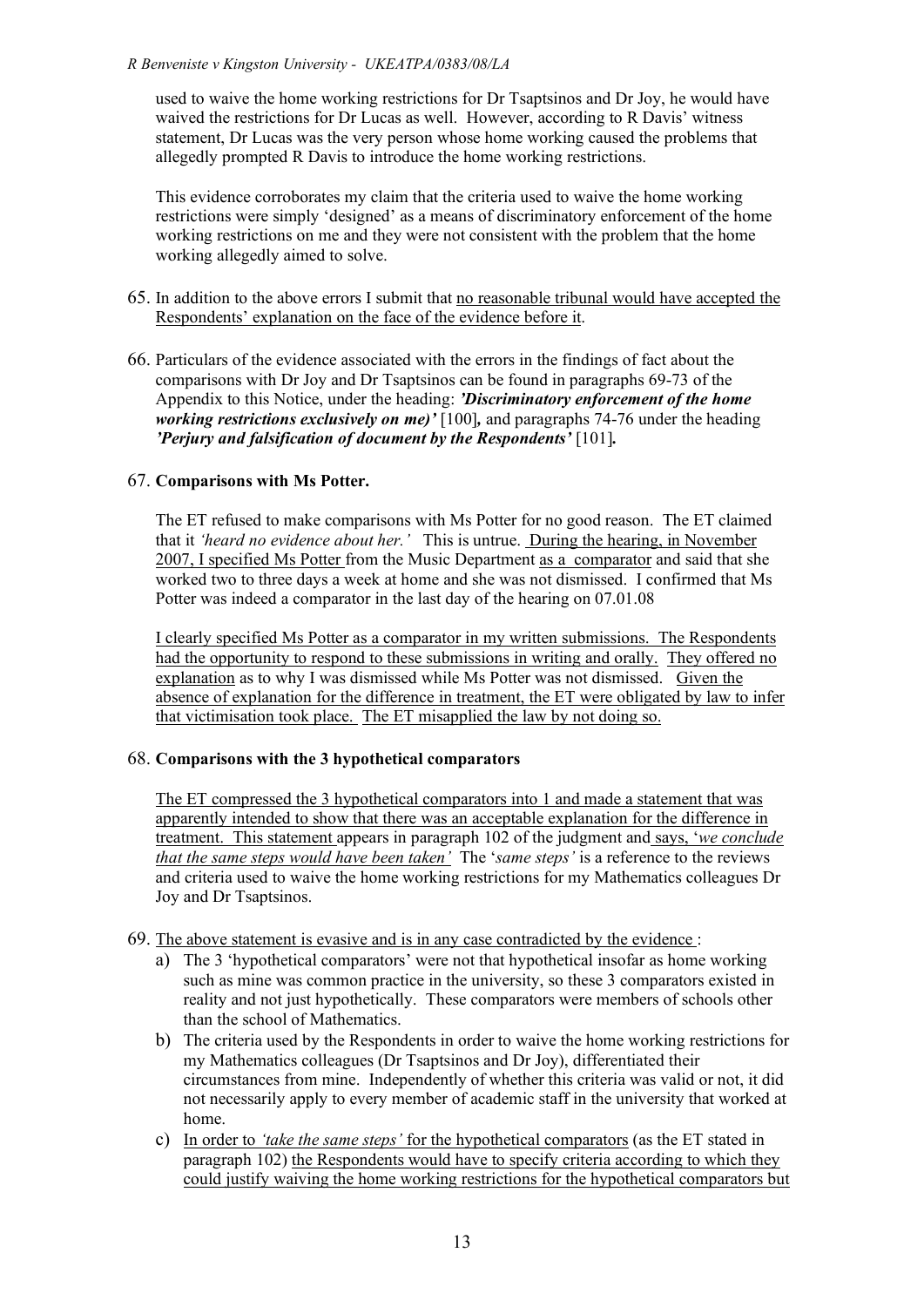not me. It would be very difficult to come up with criteria that could differentiate my circumstances from those of every person in the university who worked at home as I did.

- d) In any case the Respondents did away with such a potentially impossible task by limiting the enforcement of the home working restrictions just to the school of Mathematics. This proves that while the hypothetical comparators were not treated as unfavourably as I was (ie they were neither restricted from working at home nor dismissed for doing so) the reason for this difference in treatment was not because the Respondents had taken*' the same steps'* or any steps that could explain the difference in treatment. The finding of fact that appears in paragraph 102 in relation to this matter is not consistent with the evidence.
- 70. In addition to the above error, I submit that it is up to the Respondents to supply an explanation for the difference in treatment. The Respondents offered no explanation as to why I was treated less favourably than the 3 hypothetical comparators.

In fact the Vice Chancellor was specifically asked to clarify this matter. Before I was dismissed I asked '*If the university states that my refusal to change my established pattern/place of work will constitute grounds for dismissal, then I request that the university also provides an explanation, in writing, as to why this treatment is not afforded to the rest of the University. After all a pattern/place of work such as mine has always been and still is common practice throughout the University.'* [229]. The Vice Chancellor refused to answer this question both before my dismissal and later during cross examination at the hearing of this case.

- 71. The ET have thus misdirected themselves in the applicable law (a) by not admitting the failure of the Respondents to give an explanation as to why I was treated less favourably than the hypothetical comparators and (b) by not inferring that victimisation took place.
- 72. Details about the evidence that contradicts the findings of the ET are given in the Appendix to this notice under the headings: *'Discriminatory enforcement of the home working restrictions exclusively on me'* (69-73)*, 'Perjury and falsification of document by the Respondents'* (paragraphs 74-76 [101])*, 'The plan to set me up for dismissal through the enforcement of the home working restrictions'* (paragraphs 77-80 [102])*, 'Refusal of the Respondents to clarify grounds for dismissal'* (paragraphs 117-123 [112])*.*
- 73. **C - Failure to consider evidence linking the unfavourable treatment to the protected act. The refusal of the Governors to address my grievance.**

I submitted that the decision of Mr Cope, the Chairman of the Board of Governors, not to address my 2004 grievance [210, 226] was crucial to my dismissal and was influenced by having instituted the 2003 proceedings.

74. The ET has not justified why it rejected the above submission. The ET wrote in paragraph 71 of the judgment that '*the facts and background to the complaint'* did not suggest that the refusal was influenced by the protected act. Given that the ET have left out material evidence about the campaign to harass, retaliate and dismiss me, the above finding cannot be relied on. Similarly the terse description in paragraphs 70, 71 leaves out key evidence.

To give a clear example, in paragraph 70 the ET has supposedly given a summary of the key points I raised in my letter to J Cope. (That letter can be found on page [210] of the present bundle.) The ET failed to mention that I informed J Cope of the conspiracy by my management to dismiss me and sent him copies of the documents that I acquired through the subject access request proving that. This failure is relevant because I had argued (paragraphs 290-296 of my written submissions) that normally if the Governors had received a grievance and documented proof about a conspiracy to dismiss a member of staff, they would have intervened. However they refused to intervene in my case. [222, 227] The decision not to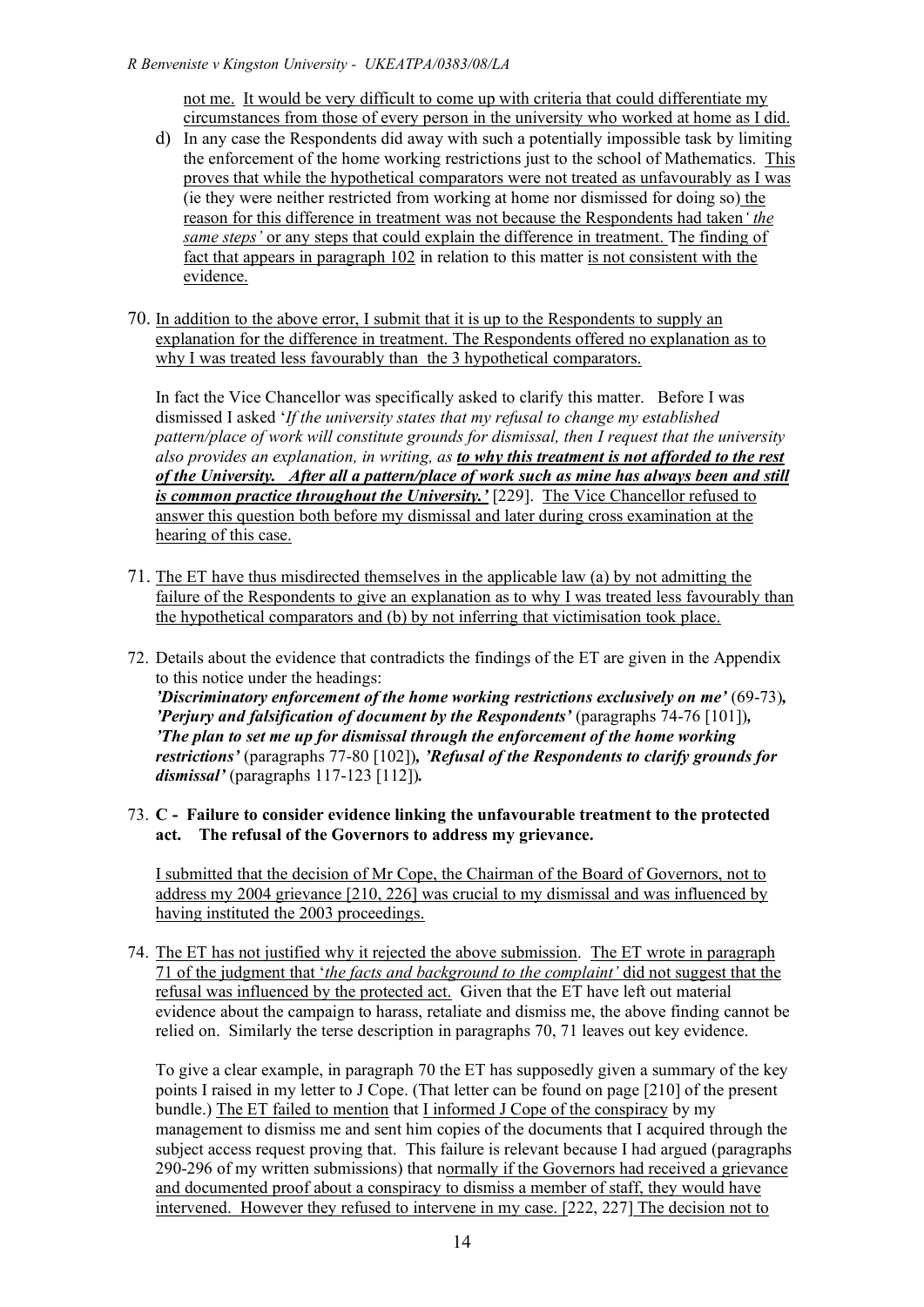intervene was substantially influenced by the 2003 proceedings.

The ET have also failed to mention my formal grievance to the Governors [226] and the subsequent letter by J Cope refusing to address this grievance with the reasons he gave for that refusal [227]. As for paragraph 71 it offers no justification for the ET's finding. The finding that the ET proceedings did not influence my dismissal is therefore wrong in law because the ET failed to consider material evidence and failed to justify their decision.

75. In the alternative, I say that no reasonable Tribunal, having examined all the relevant evidence, would have reached such a conclusion. In accordance with PD 2.6 full particulars can be found in the Appendix to this Notice, under the heading: *'My 2004 grievance to the Chairman of the Governors'* (paragraphs 109-113 [110])*.*

### 76. **Further links to the protected act.**

The ET have also failed to examine my argument and evidence that my references to the 2003 proceedings and the fact that I would not hesitate to take further proceedings if necessary, substantially influenced the decision to dismiss me. I argued that this amounted to victimisation.

Among other proof I pointed to the fact that the Respondents have explicitly specified in their Further and Better particulars several of my protests and references to the 2003 proceedings as alternative reasons for the dismissal. As I discussed earlier, under Ground 4, these communications include my letters to the Chairman of the Governors J Cope [210, 226]

The failure of the ET to address this argument and the supporting evidence amounts to an error in law.

### 77. **MY REQUEST TO THE EAT** with respect to the complaint of Victimisation.

- a) I ask the EAT to accept my appeal and reject the finding of the ET with respect to this complaint.
- b) I submit that this matter can be finally determined by the EAT on my favour on the basis of what has been presented here. I therefore ask the EAT to replace the finding of the ET with a finding of their own that Victimisation as defined by s4 of the SDA and s2 of the RRA took place and order that appropriate remedy be determined in a remedies' hearing.
- c) In the event the EAT feel unable to decide this issue in my favour without a further hearing, I ask that the EAT orders a rehearing of this complaint by a differently constituted Tribunal at a Tribunals' site other than Croydon.

# 78. **GROUND 6 :** Errors in law in the finding of the complaint for **unlawful deduction of wages.**

In accordance with our contracts staff were entitled to 35 days of annual leave each leave year. According to the staff handbook a member of staff could carry over up to 5 days of leave from year to the next with the permission of the Vice Chancellor. I took 38 days of leave during the last leave year. The Respondents withheld from my final pay money alleging I took 3 days more annual leave than what I was entitled and I replied that I was entitled to 40. This led to my complaint for unlawful deduction of wages.

- 79. During the hearing I pointed to the documented evidence that proves that I was entitled to 40 days of annual leave including what I had carried over. It was then that Counsel for the Respondents claimed that I did not have permission to carry over leave from the previous year. This claim appeared for the first time, at the earliest, on the second day of the merits' hearing. There is nothing in the Respondents' witness statements about this matter.
- 80. The ET rejected my evidence, made under oath, that the practice was to automatically carry over up to 5 days of leave. The ET have written in paragraph 107 of the judgment: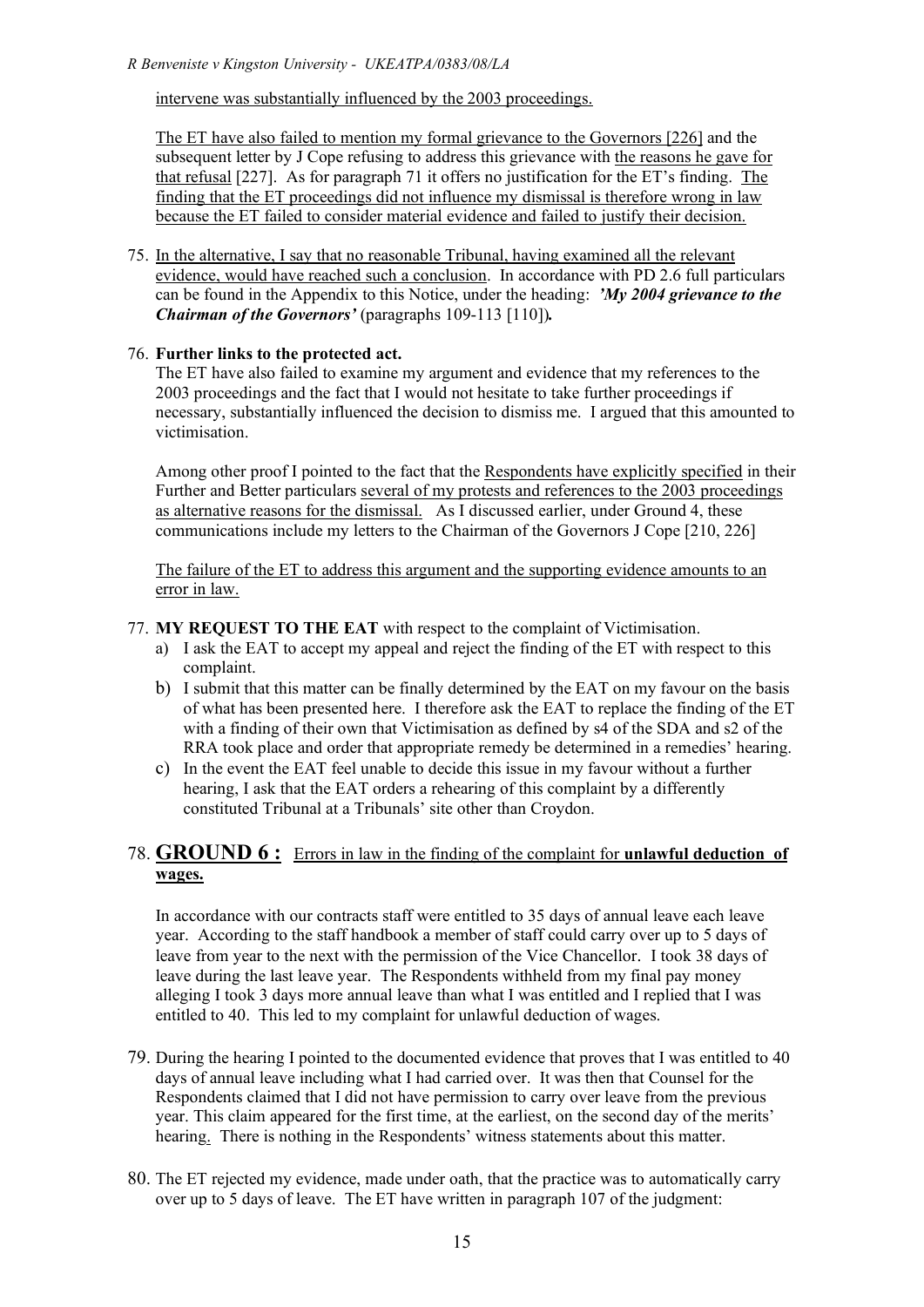*'Given the clear policy in the staff handbook it was for the Claimant to establish in the balance of probabilities that the policy in the School of Mathematics was different to the policy set out in writing in the staff handbook…….The Claimant has not established that the terms of the staff handbook had been varied either expressly or by custom and practice in the School of Mathematics.*

I object to this statement on several grounds.

- 81. Leaving aside the fact that I gave no basis to the ET to consider me an unreliable witness, the ET failed to consider the following matters: Independently of what is written in the staff handbook, it is unthinkable that in practice all the staff of the University who wanted to carry over leave would seek permission to do so from the Vice Chancellor. Furthermore it was confirmed during cross examination that nobody was ever refused permission to carry over up to 5 days annual leave. Having a practice where members of staff were given permission to automatically carry over up to 5 days of annual leave, is not inconsistent with the formal policy in the staff handbook and in fact it makes good sense.
- 82. As for the evidential burden of proof, this in the circumstances lies with both parties and not with me alone as suggested by the ET.

A relevant point is discussed under the heading *'The Burden of Proof in Civil Proceedings',* in paragraph 15.3 pages 359-363 of the book by Raymond Emson, '**EVIDENCE**', 1999, MacMillan Press.

*"To ensure that the proceedings are fair to both parties it may be that the legal burden may be placed on the party best placed to discharge it*."

So had the ET directed themselves correctly in law, they would have asked both parties to prove what they were best placed to prove.

- 83. On my part, I testified under oath what was the practice in the School of Mathematics, as I knew it, The practice was automatic carry over of up to 5 days. I was a witness who had direct knowledge of this matter. My evidence was not challenged and in any case the ET ought to have taken it as unchallenged.
- 84. I had not included documented evidence on this matter in the bundle because (as I said above) the Respondents brought up this matter up very late, and I had not anticipated at the time the bundle was prepared that Counsel for the Respondents would make such an unfounded claim.

However I have subsequently sought further confirmation about this matter from a colleague from the School of Mathematics, Dr Nigel Atkins, that appears on page [265] of the bundle. Dr Atkins has worked for the School of Mathematics for over 15 years and was the Deputy Head of the School.<sup>7</sup> He obviously had direct knowledge of the practice in the School of Mathematics for carrying over annual leave.

85. His 3.05.08 email confirms that the practice in the School of Mathematics was to automatically carry over up to 5 days of annual leave not taken in a given year to the next. His apparent uncertainty about the formal rules is proof of the fact that the rule in the staff handbook, never featured as part of every day life as no special procedures were involved in carrying over up to 5 days of annual leave from one year to the next.

 <sup>7</sup> The School of Mathematics no longer exists. Shortly after <sup>I</sup> was dismissed the School of Mathematics merged with another school to form the Faculty of Computing, Information Systems and Mathematics.